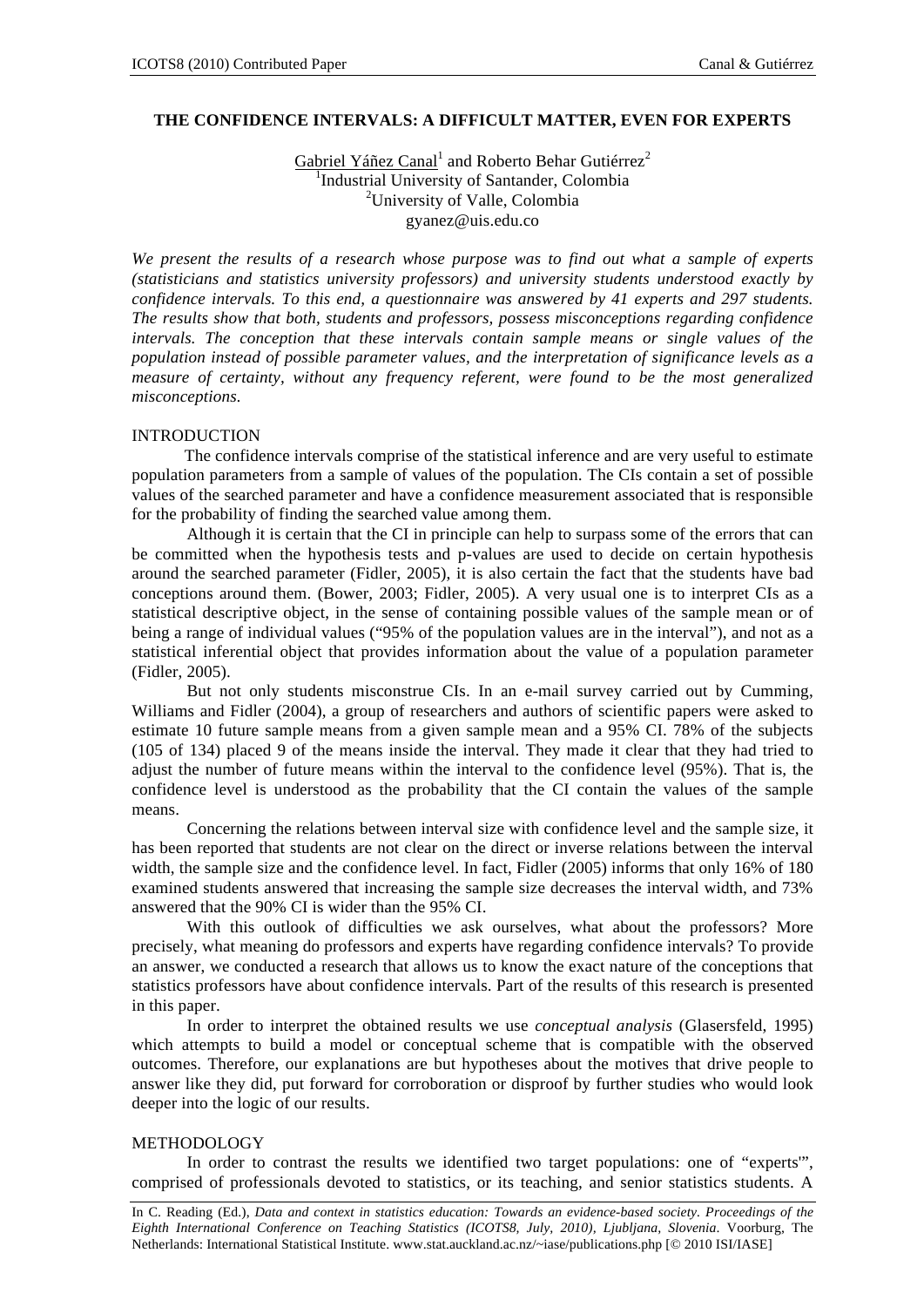second population is constituted by the students: active engineering or business administration students who have formally studied statistical inference. These students had previously taken two statistics courses on a three-hours-per-week schedule during two academic semesters.

The sample of students is made up of Engineering and Business Administration undergraduate students of several universities in Cali (Colombia). Most of the 297 students that partook in the study received classes from the professors who answered the test.

We used a test with 24 closed items. In this paper we consider only 9 of these, written in True or False fashion. The items are as related to the conceptual nature of the confidence intervals as they are to the relations of their size and confidence level, the sample size, and the population variability.

Items connected with the definition of confidence intervals and their respective percentages of wrong answers in the two populations are shown in Table 1. The statement for the first set of items is as follows:

For a set of weights (in pounds) a 95% confidence interval was constructed for the mean using a random sample. This turned out to be (42; 48). Answer true or false, according to your criteria, the following questions:

|   |                                                                                                                     | Percentage of wrong answers |                 |  |
|---|---------------------------------------------------------------------------------------------------------------------|-----------------------------|-----------------|--|
|   |                                                                                                                     | Experts                     | <b>Students</b> |  |
|   | 1 95% of weights are between 42 and 48 pounds $(F)$ .                                                               | 28.7                        | 50,2            |  |
|   | 2 Most of weights are between 42 and 48 pounds $(F)$ .                                                              | 57.4                        | 84,2            |  |
| 3 | The probability that the interval includes the sample mean is $95\%$ (F).                                           | 36.2                        | 52,9            |  |
|   | If 200 CIs of the same process are generated, approximately 10 of them will not contain the population mean $(T)$ . | 51.1                        | 64,3            |  |
|   | 5 The probability that the interval includes the population mean is $95\%$ (F).                                     | 40.4                        | 56,2            |  |
|   | 6 A CI for a mean always contains the sample mean $(T)$ .                                                           | 31.9                        | 30,6            |  |

Table 1. Items and percentages of wrong answers related with definition of CIs

Next are the questions that sought to know the understanding about the relationships between the ICs size and the sample size, confidence level and the standard deviation of population. The items and the percentages of wrong answers are shown in the table 2.

# RESULTS AND DISCUSSION

From now on (n) will denote the n-th item, as numbered in the tables. On the first item, roughly a 30% of the experts and half of the students assumed that CI is a sort of truncated range of population values, confirming Fidler's results (2005). The confidence level is assumed by them to be a percentage of population values that are contained in the confidence interval. In this sense, it is quite compelling that when the question is asked in terms of the majority (2) instead of a 95%, the percentage of experts that respond affirmatively goes beyond half while that of students reaches almost 85%.

This seems to be the manifestation of a bad conception that presents the students with respect to the sample distributions in the sense that they confuse the distribution of the sample with the mean sample distribution. (Inzunsa, 2006). It could be that by not perceiving the sample mean variability (perhaps because only one value for this mean is available), but perceiving the variability of population (several population values are available, as many as the size of the collected sample), they end up linking confidence intervals to population values.

In order to explain the fact that a third of the experts does not consider that the mean sample belongs at the confidence interval, it would be possible to think that they considered the mean sample like a random variable and, therefore, they assume the confidence interval centered in the population mean which is also the mean of the distribution of the sample means.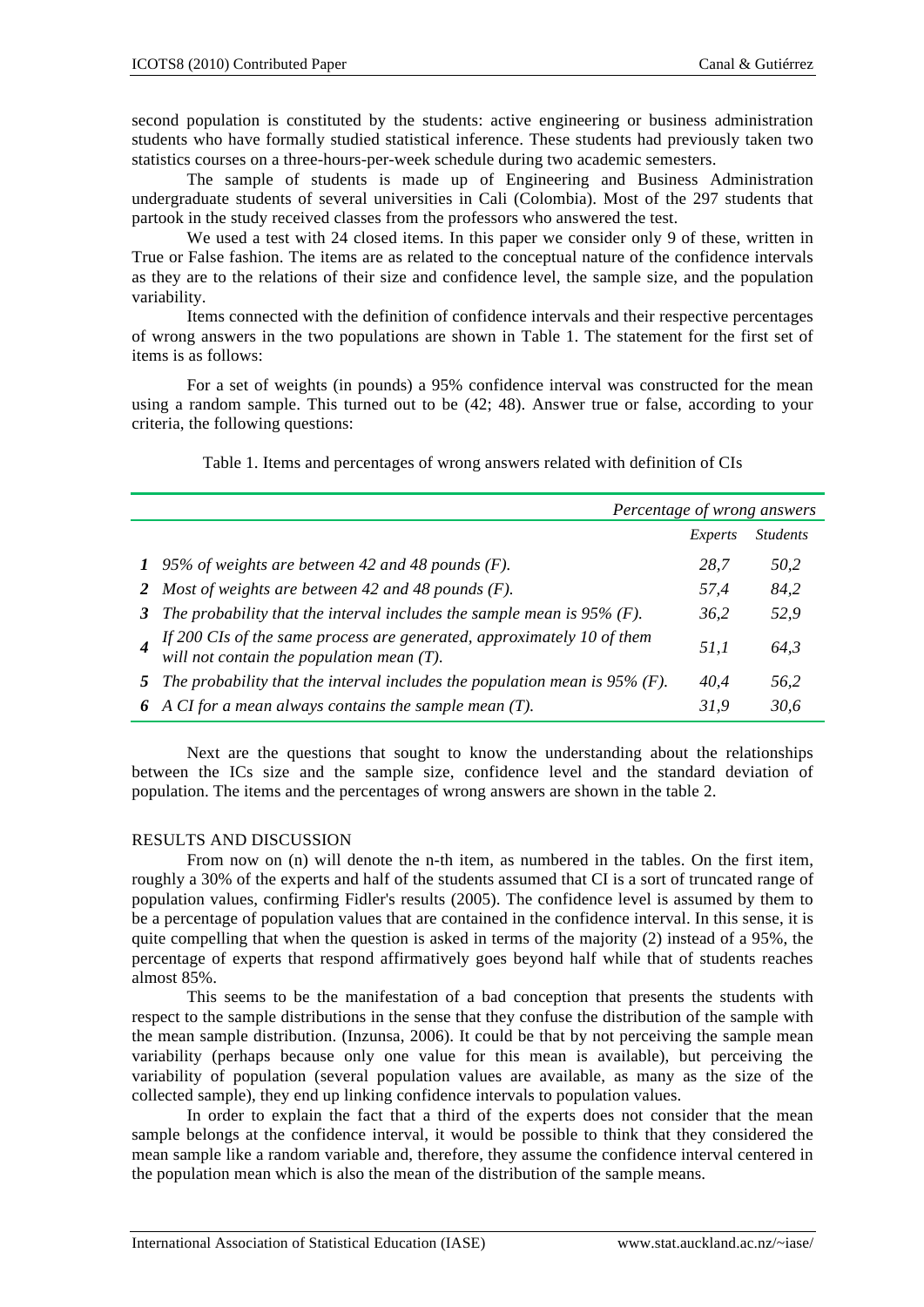| Percentage of wrong answers                                                                                           |         |                 |  |
|-----------------------------------------------------------------------------------------------------------------------|---------|-----------------|--|
|                                                                                                                       | Experts | <i>Students</i> |  |
| If we keep the sample size fixed, the confidence interval becomes wider when we increase the confidence level $(T)$ . | 36.2    | 47.8            |  |
| If we fix the confidence level, the confidence interval becomes narrower when we increase the sample size $(T)$ .     | 17.0    | 48.5            |  |
| If the standard deviation of the population increases, the width of the<br>confidence interval decreases $(F)$ .      | 8.5     | 43.4            |  |

| Table 2. Percentages of wrong answers to questions aimed at the relation |  |
|--------------------------------------------------------------------------|--|
| between CI widths and some concepts that define them                     |  |

The percentages of erroneous answers to the items (3), (5), demonstrate that the experts and the students do not interpret in correct form the level of confidence associated at the interval. It would be possible to say that they assume this level like a certainty measurement that is applicable indifferently to all affirmation that makes reference to values of averages without mattering if they are sample o population mean. In item (6), where any reference to the confidence level is omitted and the question is given in a general form, close to a third of the experts and students do not admit that the mean sample is part of the interval constructed from it. Perhaps is the same again: the mean sample is assumed to be a random variable.

The answers to the item (4) evidence the lack of frequency interpretation of the confidence level or of the probability in the studied populations. More than half of the experts and 65% of the students deny that in the long run, if the sample were remade many times, such intervals, in a percentage equal to the confidence level would include the population parameter μ, allowing thus the existence of some intervals that do not include it.

After looking at the relationships between level of confidence, sample size and population variability, which ultimately examines the understanding of CIs' construction process, a series of facts came out. Approximately 36% of experts and almost half the students are not clear on the fact that the interval width increases when the confidence level is raised (7).

At the same time, 17% of the experts and up to half of the students do not understand that the relation between the interval width and sample size is inverse, namely, increasing the sample decreases the size of the interval, (8). These results are considerably better than those reported by Fidler (2005), who found that only 16% (of 180 students) answered that increasing the sample size diminishes the interval size.

The effect of population variability on the CIs shows the best results: around 91% of the experts and 57% of the students identified that when the variability in the population increases the interval size also increases, (9).

# ANALYSIS AND CONCLUSIONS

Although we knew beforehand the misconceptions common among students about intervals of confidence, this study points out to a reality that must be addressed with priority: their misconceptions are often born of their own teachers' misconceptions.

These results allow us to note that both experts and students have misconceptions both at the conceptual level of confidence intervals as their relations with the sample size and level of confidence.

It is assumed that the confidence intervals are descriptive statistics in the sense that that contain possible values of the average sample or simply population values, and not inferential statistical that estimate the value of a population parameter. The confidence level is interpreted as a measure of certainty various assertions about confidence intervals without any reference frequency. Similarly, a high percentage of experts and students assume that the size of the interval is directly related to the confidence level. Although in a less degree for experts, both samples assume that the size of the intervals is directly proportional to the size of the sample.